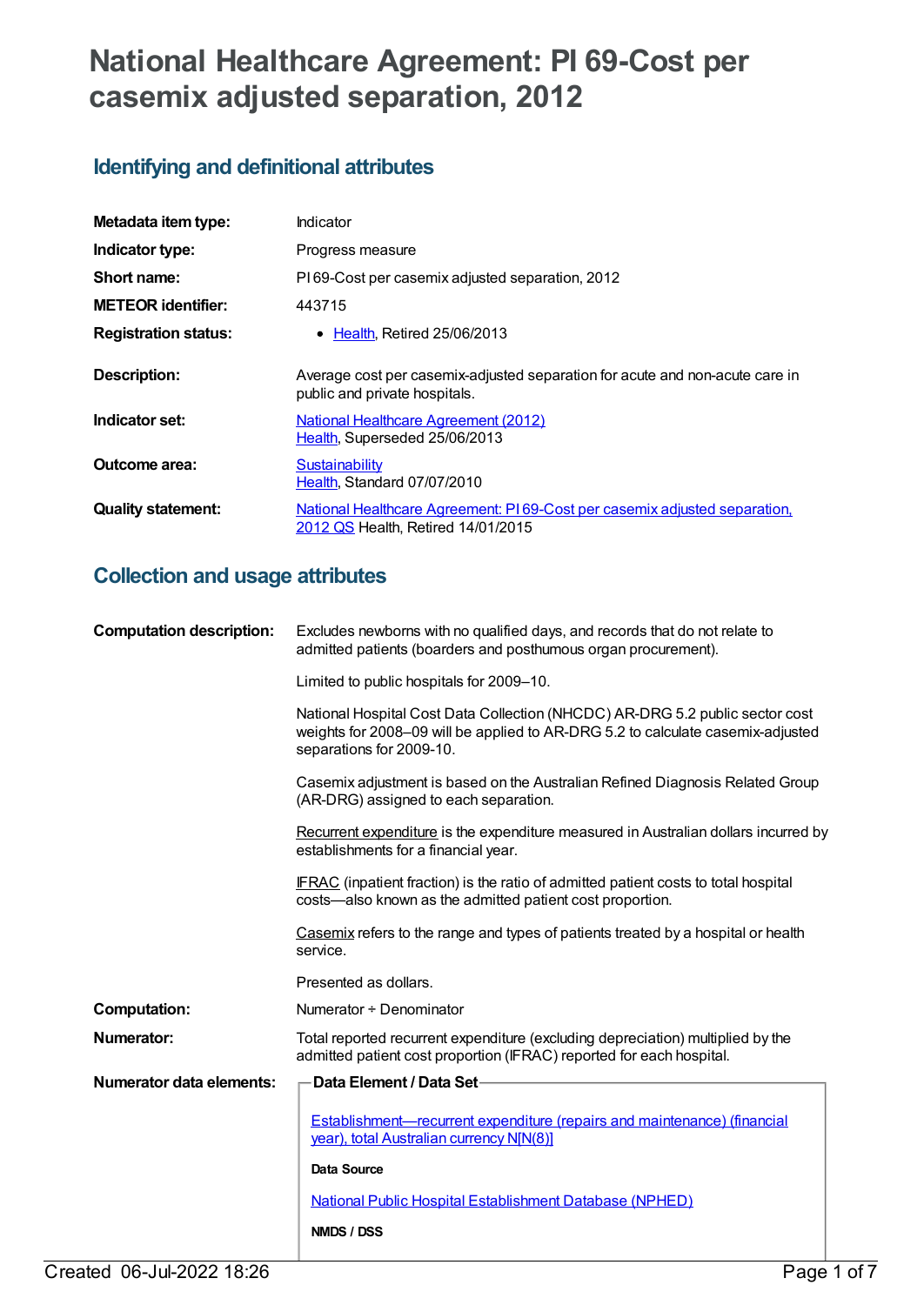#### Public hospital [establishments](https://meteor.aihw.gov.au/content/374924) NMDS 2009-10

#### **Guide for use**

Data source type: Administrative by-product data

#### **Data Element / Data Set**

[Establishment—recurrent](https://meteor.aihw.gov.au/content/270358) expenditure (medical and surgical supplies) (financial year), total Australian currency N[N(8)]

**Data Source**

National Public Hospital [Establishment](https://meteor.aihw.gov.au/content/395090) Database (NPHED)

**NMDS / DSS**

Public hospital [establishments](https://meteor.aihw.gov.au/content/374924) NMDS 2009-10

**Guide for use**

Data source type: Administrative by-product data

#### **Data Element / Data Set**

[Establishment—recurrent](https://meteor.aihw.gov.au/content/270371) expenditure (superannuation employer contributions) (financial year), total Australian currency N[N(8)]

**Data Source**

National Public Hospital [Establishment](https://meteor.aihw.gov.au/content/395090) Database (NPHED)

**NMDS / DSS**

Public hospital [establishments](https://meteor.aihw.gov.au/content/374924) NMDS 2009-10

**Guide for use**

Data source type: Administrative by-product data

#### **Data Element / Data Set**

[Establishment—recurrent](https://meteor.aihw.gov.au/content/270470) expenditure (salaries and wages) (financial year), total Australian currency N[N(8)]

#### **Data Source**

National Public Hospital [Establishment](https://meteor.aihw.gov.au/content/395090) Database (NPHED)

**NMDS / DSS**

Public hospital [establishments](https://meteor.aihw.gov.au/content/374924) NMDS 2009-10

**Guide for use**

Data source type: Administrative by-product data

#### **Data Element / Data Set**

[Establishment—recurrent](https://meteor.aihw.gov.au/content/270048) expenditure (patient transport cost) (financial year), total Australian currency N[N(8)]

#### **Data Source**

National Public Hospital [Establishment](https://meteor.aihw.gov.au/content/395090) Database (NPHED)

**NMDS / DSS**

Public hospital [establishments](https://meteor.aihw.gov.au/content/374924) NMDS 2009-10

**Guide for use**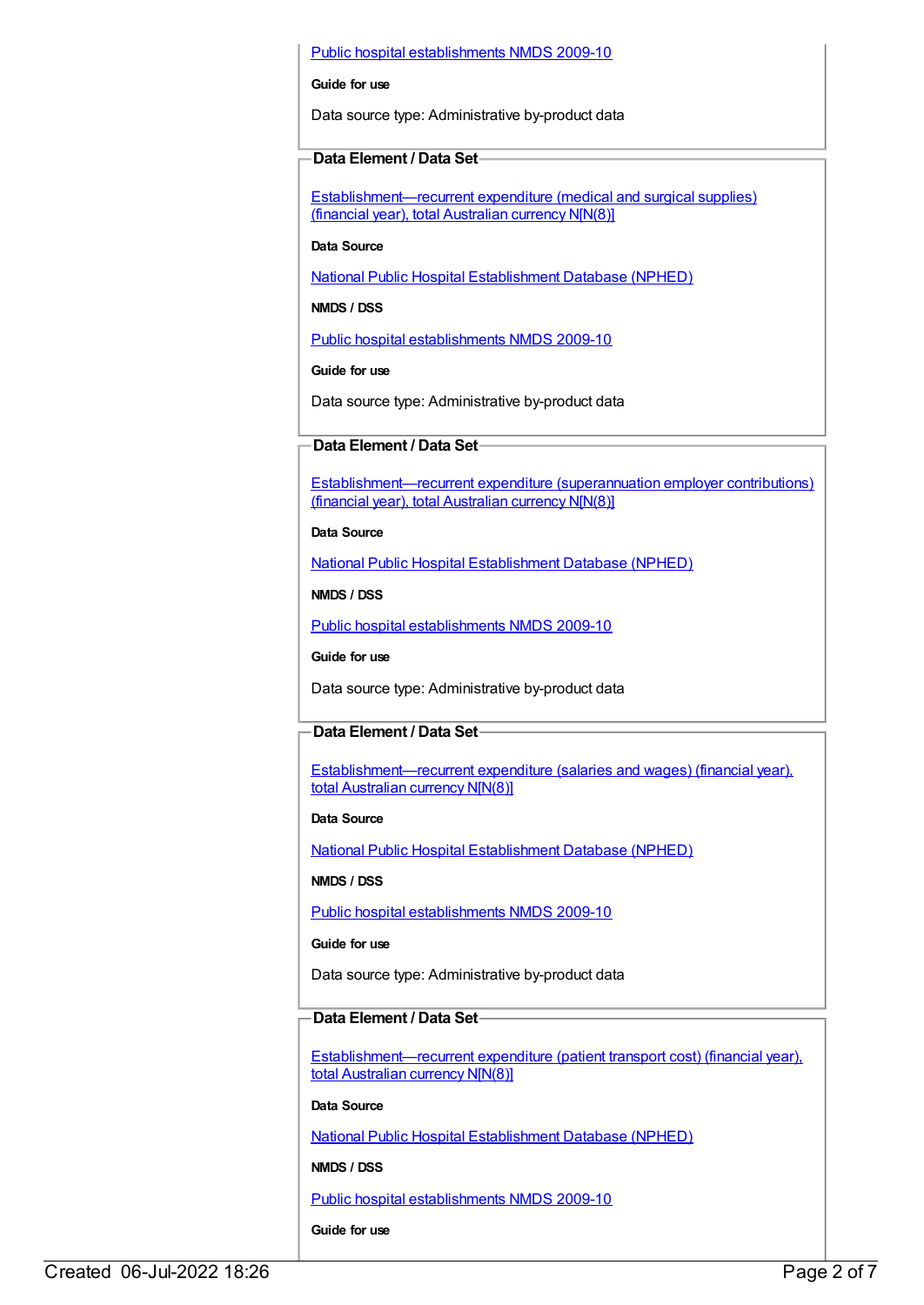Data source type: Administrative by-product data

#### **Data Element / Data Set**

[Establishment—recurrent](https://meteor.aihw.gov.au/content/270049) expenditure (visiting medical officer payments) (financial year), total Australian currency N[N(8)]

#### **Data Source**

National Public Hospital [Establishment](https://meteor.aihw.gov.au/content/395090) Database (NPHED)

**NMDS / DSS**

Public hospital [establishments](https://meteor.aihw.gov.au/content/374924) NMDS 2009-10

**Guide for use**

Data source type: Administrative by-product data

#### **Data Element / Data Set**

[Establishment—recurrent](https://meteor.aihw.gov.au/content/270107) expenditure (administrative expenses) (financial year), total Australian currency N[N(8)]

**Data Source**

National Public Hospital [Establishment](https://meteor.aihw.gov.au/content/395090) Database (NPHED)

**NMDS / DSS**

Public hospital [establishments](https://meteor.aihw.gov.au/content/374924) NMDS 2009-10

**Guide for use**

Data source type: Administrative by-product data

#### **Data Element / Data Set**

[Establishment—recurrent](https://meteor.aihw.gov.au/content/270126) expenditure (other recurrent expenditure) (financial year), total Australian currency N[N(8)]

#### **Data Source**

National Public Hospital [Establishment](https://meteor.aihw.gov.au/content/395090) Database (NPHED)

**NMDS / DSS**

Public hospital [establishments](https://meteor.aihw.gov.au/content/374924) NMDS 2009-10

**Guide for use**

Data source type: Administrative by-product data

#### **Data Element / Data Set**

[Establishment—recurrent](https://meteor.aihw.gov.au/content/270186) expenditure (interest payments) (financial year), total Australian currency N[N(8)]

#### **Data Source**

National Public Hospital [Establishment](https://meteor.aihw.gov.au/content/395090) Database (NPHED)

**NMDS / DSS**

Public hospital [establishments](https://meteor.aihw.gov.au/content/374924) NMDS 2009-10

**Guide for use**

Data source type: Administrative by-product data

**Data Element / Data Set**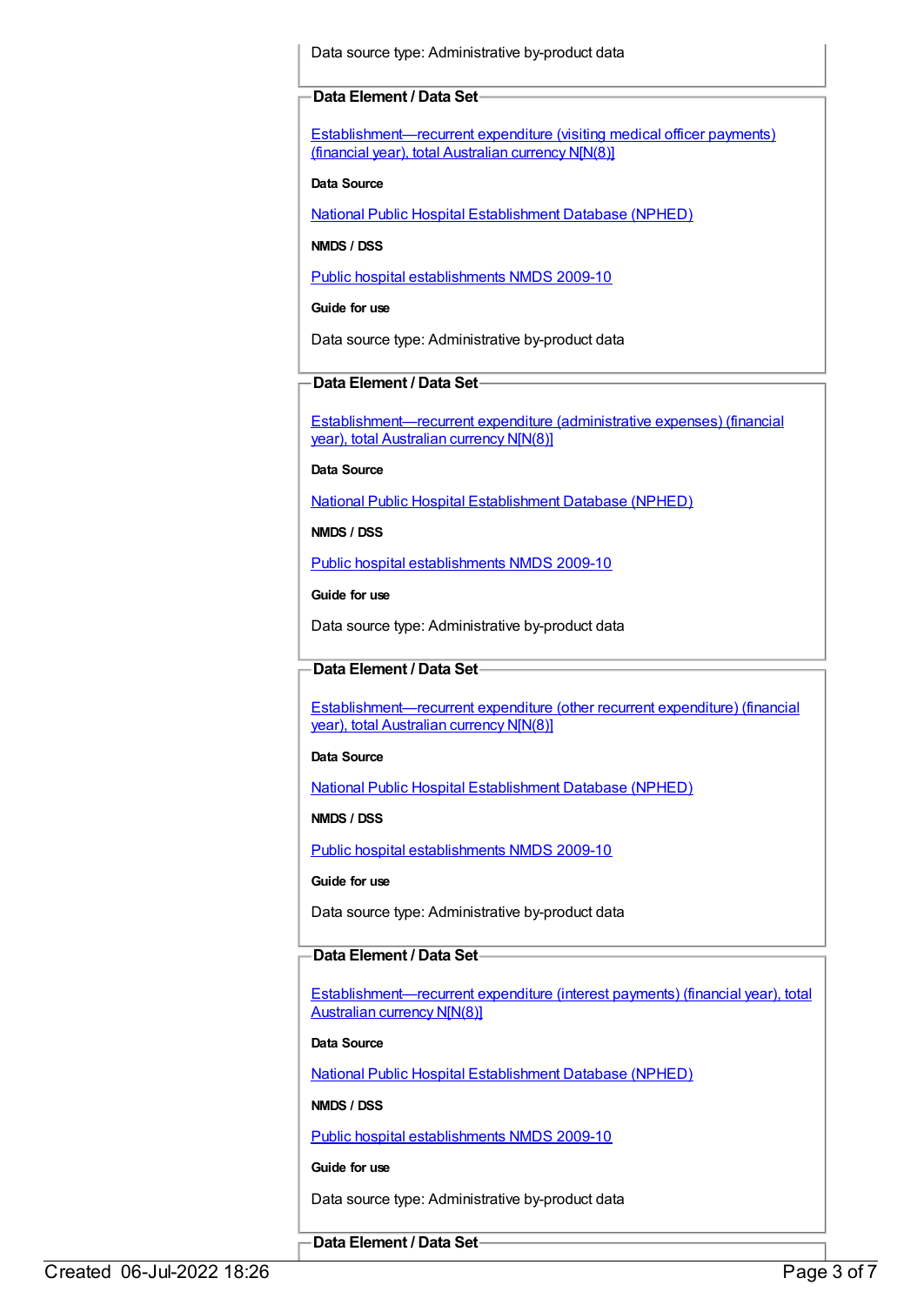[Establishment—recurrent](https://meteor.aihw.gov.au/content/270282) expenditure (drug supplies) (financial year), total Australian currency N[N(8)]

#### **Data Source**

National Public Hospital [Establishment](https://meteor.aihw.gov.au/content/395090) Database (NPHED)

**NMDS / DSS**

Public hospital [establishments](https://meteor.aihw.gov.au/content/374924) NMDS 2009-10

**Guide for use**

Data source type: Administrative by-product data

#### **Data Element / Data Set**

[Establishment—recurrent](https://meteor.aihw.gov.au/content/270283) expenditure (domestic services) (financial year), total Australian currency N[N(8)]

#### **Data Source**

National Public Hospital [Establishment](https://meteor.aihw.gov.au/content/395090) Database (NPHED)

**NMDS / DSS**

Public hospital [establishments](https://meteor.aihw.gov.au/content/374924) NMDS 2009-10

**Guide for use**

Data source type: Administrative by-product data

#### **Data Element / Data Set**

[Establishment—recurrent](https://meteor.aihw.gov.au/content/270284) expenditure (food supplies) (financial year), total Australian currency N[N(8)]

#### **Data Source**

National Public Hospital [Establishment](https://meteor.aihw.gov.au/content/395090) Database (NPHED)

**NMDS / DSS**

Public hospital [establishments](https://meteor.aihw.gov.au/content/374924) NMDS 2009-10

#### **Guide for use**

Data source type: Administrative by-product data

**Denominator:** Total casemix-adjusted separations reported for acute care public hospitals.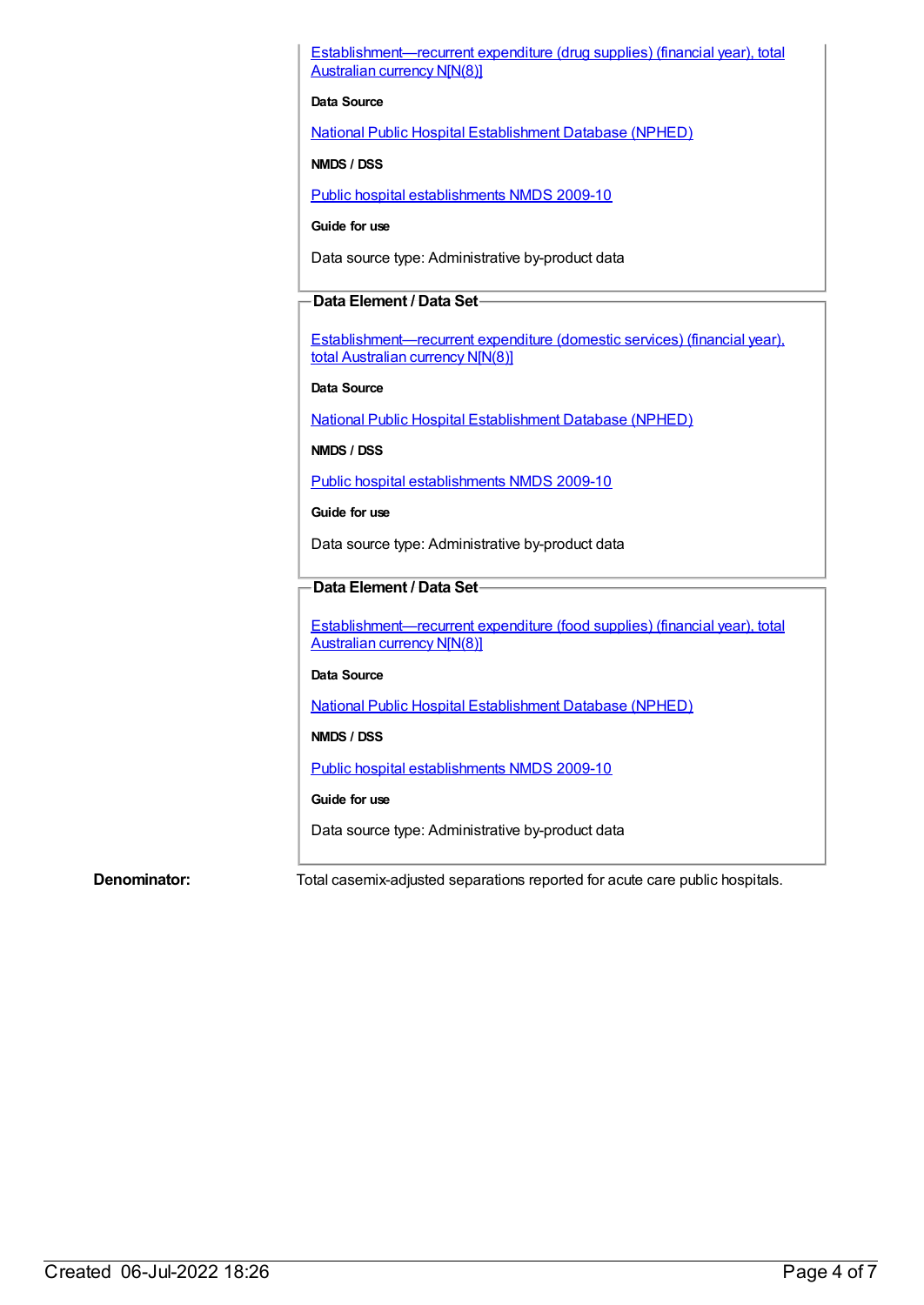# **Denominator data elements: Data Element / Data Set Data Element** Diagnosis related group (AR-DRG v 5.2) **Data Source** National Hospital Morbidity [Database](https://meteor.aihw.gov.au/content/394352) (NHMD) **Guide for use** Data source type: Administrative by-product data **Data Element / Data Set Data Element** AR-DRG version 5.2 public sector cost weights (2008-09) **Data Source** National Hospital Cost Data [Collection](https://meteor.aihw.gov.au/content/395154) (NHCDC) **Guide for use** Data source type: Study of selected volunteer hospitals **Data Element / Data Set** Hospital [service—care](https://meteor.aihw.gov.au/content/270174) type, code N[N].N **Data Source** National Hospital Morbidity [Database](https://meteor.aihw.gov.au/content/394352) (NHMD) **NMDS / DSS** [Admitted](https://meteor.aihw.gov.au/content/374205) patient care NMDS 2009-10 **Guide for use** Data source type: Administrative by-product data

**Disaggregation:** 2007–08 (updated for cost weight) and 2009–10—States and territory, by public hospital peer group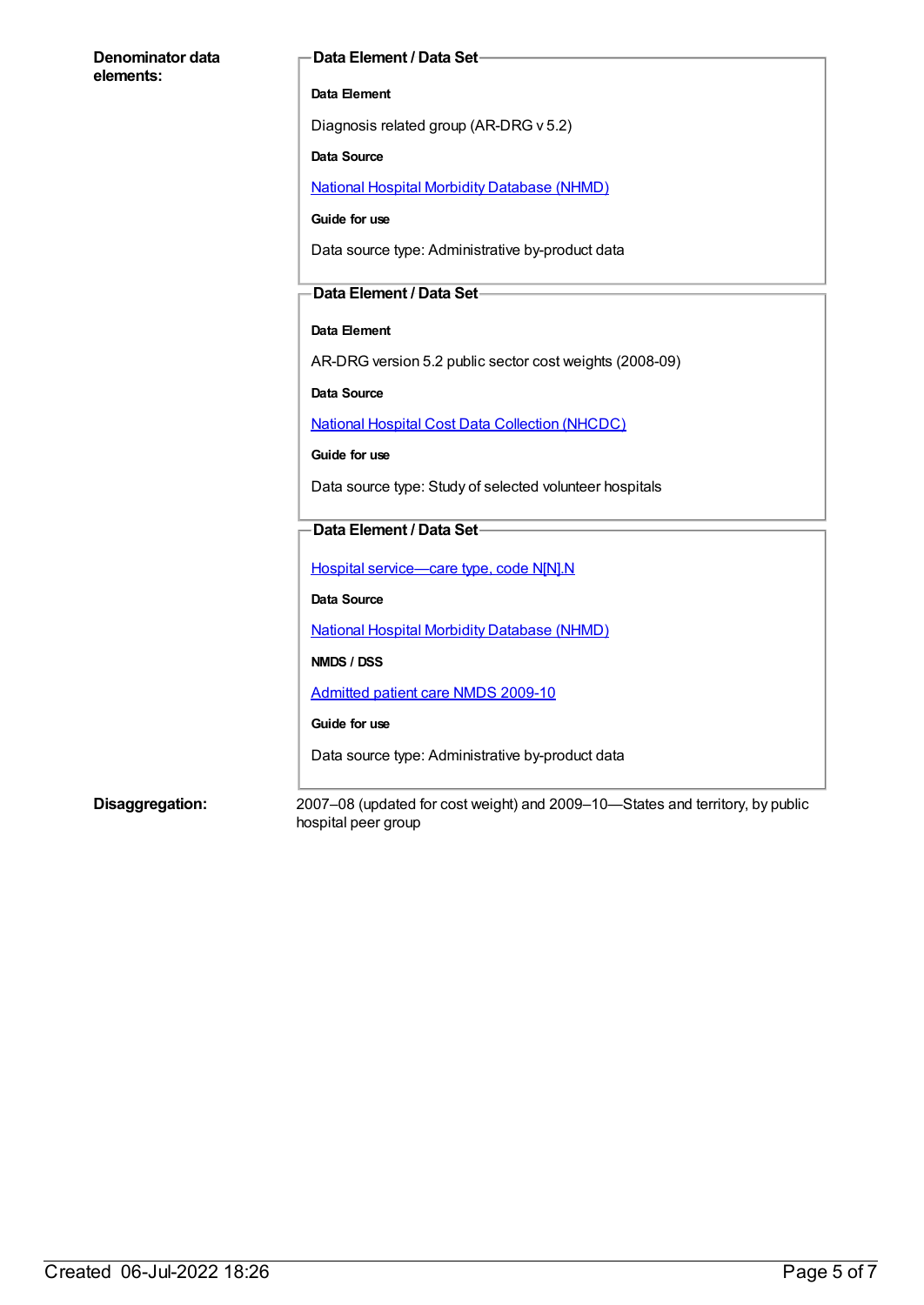| <b>Disaggregation data</b><br>elements: | Data Element / Data Set-                                                                                                                                                                                                                                                                                                                                                                                                                                                                                            |
|-----------------------------------------|---------------------------------------------------------------------------------------------------------------------------------------------------------------------------------------------------------------------------------------------------------------------------------------------------------------------------------------------------------------------------------------------------------------------------------------------------------------------------------------------------------------------|
|                                         | Data Element                                                                                                                                                                                                                                                                                                                                                                                                                                                                                                        |
|                                         | Public hospital peer group                                                                                                                                                                                                                                                                                                                                                                                                                                                                                          |
|                                         | Data Source                                                                                                                                                                                                                                                                                                                                                                                                                                                                                                         |
|                                         | <b>National Public Hospital Establishment Database (NPHED)</b>                                                                                                                                                                                                                                                                                                                                                                                                                                                      |
|                                         | NMDS / DSS                                                                                                                                                                                                                                                                                                                                                                                                                                                                                                          |
|                                         | Public hospital establishments NMDS 2009-10                                                                                                                                                                                                                                                                                                                                                                                                                                                                         |
|                                         | Guide for use                                                                                                                                                                                                                                                                                                                                                                                                                                                                                                       |
|                                         | Data source type: Administrative by-product data                                                                                                                                                                                                                                                                                                                                                                                                                                                                    |
|                                         | Data Element / Data Set                                                                                                                                                                                                                                                                                                                                                                                                                                                                                             |
|                                         | Establishment-organisation identifier (Australian), NNX[X]NNNNN                                                                                                                                                                                                                                                                                                                                                                                                                                                     |
|                                         | <b>Data Source</b>                                                                                                                                                                                                                                                                                                                                                                                                                                                                                                  |
|                                         | <b>National Public Hospital Establishment Database (NPHED)</b>                                                                                                                                                                                                                                                                                                                                                                                                                                                      |
|                                         | NMDS / DSS                                                                                                                                                                                                                                                                                                                                                                                                                                                                                                          |
|                                         | Public hospital establishments NMDS 2009-10                                                                                                                                                                                                                                                                                                                                                                                                                                                                         |
|                                         | Guide for use                                                                                                                                                                                                                                                                                                                                                                                                                                                                                                       |
|                                         | Data source type: Administrative by-product data                                                                                                                                                                                                                                                                                                                                                                                                                                                                    |
| <b>Comments:</b>                        | Most recent data available for 2012 CRC report: 2009-10.                                                                                                                                                                                                                                                                                                                                                                                                                                                            |
|                                         | Data limited to public hospitals for 2009-10.                                                                                                                                                                                                                                                                                                                                                                                                                                                                       |
|                                         | For detailed definitions see NHPC 2004 National Report on Health Sector<br>Performance Indicators 2003.                                                                                                                                                                                                                                                                                                                                                                                                             |
|                                         | The scope of the National Public Hospital Establishment Database is public<br>hospitals, including public acute hospitals, psychiatric hospitals, drug and alcohol<br>hospitals and dental hospitals.                                                                                                                                                                                                                                                                                                               |
|                                         | The scope of the National Hospital Morbidity Database (NHMD) is episodes of<br>care for admitted patients in essentially all hospitals in Australia, including public<br>and private acute and psychiatric hospitals, free-standing day hospital facilities,<br>alcohol and drug treatment hospitals and dental hospitals.                                                                                                                                                                                          |
|                                         | Calculation of cost per casemix-adjusted separations for private hospitals would<br>require information on recurrent expenditure and admitted patient cost proportion<br>for individual private hospital establishments, and casemix-adjusted separations for<br>private hospitals. Comparison across public and private sectors would require<br>information on costs excluded from private hospital expenditure that are charged to<br>the Medicare Benefits Schedule (MBS)/Pharmaceutical Benefits Scheme (PBS). |

# **Representational attributes**

| <b>Indicator conceptual framework</b> |                 |
|---------------------------------------|-----------------|
| Format:                               | <b>NNNN</b>     |
| Unit of measure:                      | Currency        |
| Data type:                            | Monetary amount |
| <b>Representation class:</b>          | Mean (average)  |